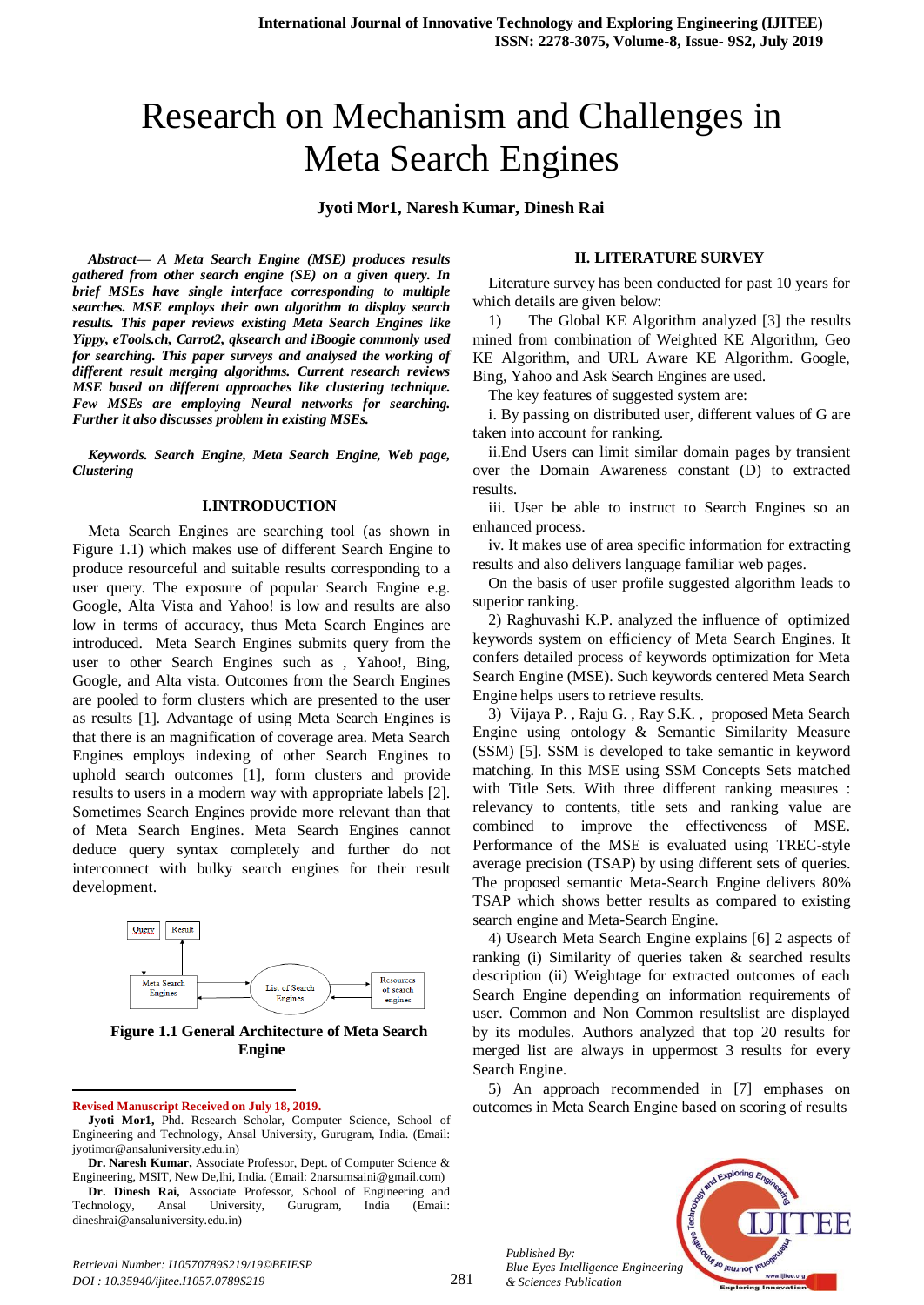place in Search Engines. Descending order ranking is given to the extracted results from total results. After considering the ratio of total scores of every result by the total sum of result in to each Search Engine final scores gets calculated. Further the results gets calculated in Descending order of the concluding scores. Authors had taken 3 Search Engines and 5 examine results for experimental work, and conclusions demonstrated were decent.

6) Joojadeh A. R. and Hassanpour H., proposed a novel field for Meta Search Engine i.e A Medical Meta Search Engine (MMSE) (8). It was aimed for the users having no expertise of medical field. To increase the relevancy of the searches it is enhanced with Unified Medical Language System (UMLS) domain knowledge. Its efficiency is established on the understanding of the Web Pages semantics and queries of users. In such system the keyword quest is transformed into conceptual searching. MMSE employs programmed usage of medical field information to its users. The outcomes of research shows, increasing user queries with specific field increases the precision of results and the quantity of extracted Web Pages which are significant for users search.

7) The author in [9] describes fuzzy logic for web pages ranking. Firstly, the system checks number of participants in Search Engine whose result needs demonstration and secondly it also plots the tally to the respective Fuzzy values. Ultimate results are shown just before the user in lessening fashion of fuzzy values.

8) A Meta Search Engine termed "iral" proposed in [10] to offer ranking of extraced results using SEO parameters. Advanced version of iral algorithm assign corresponding weights to SEO Parameters to calculate rank parameter value. Page rank computed taking product of weights & values of SEO parameters. Further it verifies results then determines accuracy of approx. 0.48% in view of the keywords "alcoholism" and "local computer shop" on data of 300 students.

### **III. EXISTING META SEARCH ENGINE**

This section includes existing Meta Search Engines like Yippy, eTools.ch, Carrot2, qksearch and iBoogie which are very generally used for searching. It includes only those Meta Search Engines which are on the basis of clustering technique and challenges in these clusters are based on the understanding, experience, and problems faced till yet.

Yippy (also known as Clusty previously) is developed by Vivisimo, it is a research based Meta Search Engine [11]. Search Engines used are Gigablast, Live, Ask.com, ODP, Shopzilla, NY Times, Yahoo stock and Yahoo news.

Carrot2 Meta Search Engine : Carrot 2 is employed for mining of text and employs Clustering of Meta Search Engine Softwares. It is an open source software. It practices Lingo Clustering technique and K Means Clustering Technique [12]. Further the results are mined from eTools, SOLR, Bing, Lucene, Google Meta Search Engines, etc. Relevancy of retrieved results is good.

iBoogie: [13] This Meta Search Engine is based on document clustering. It uses complete web and MSN for its result generation. Also For searching it uses customizable tabs.

OpenText :[14] It increases searching magnitude and

improves user throughput . Also it accomplishes collection of outcomes dependent on the content or site. It works with Bing, Yahoo, Google, Wikipedia, Open Directory and Ask Search Engines.

qksearch Meta Search Engine achieves clustering search, blind search and split search [15].

eTools.ch Meta Search Engine highlight on refining the extracted results by making appropriate clusters and propose full confidentiality [16]. [Google,](https://www.google.ch/) [Search,](https://web.search.ch/) [Ask,](https://www.search.ask.com/) [Exalead,](https://www.exalead.com/search) [Fastbot,](https://www.fastbot.de/) [Wikipedia,](https://www.wikipedia.org/) [Tiger,](https://www.tiger.ch/) [Yahoo,](https://ch.search.yahoo.com/) [BaseBing,](https://www.base-search.net/) [Yandex,](https://www.yandex.com/) [DuckDuckGo,](https://duckduckgo.com/) [FarooGoo,](http://www.faroo.com/) [Webliste,](http://www.webliste.ch/) [DeuSu,](https://deusu.de/) and [Moose](http://www.moose.at/) Search Engines are used.

### **IV. CLUSTERING ANALYSIS IN META SEARCH ENGINES**

Based on literature survey explained in section 2 following problems have been identified for Existing MSEs. Factors which mark the usefulness of a Meta Search Engine exists [17]:

i. Count of Searching Engines ii. Relevancy of the results iii. Clustering iv. Ranking v. Re-Ranking.vi. Dynamic clustering.

Identical group formed from similar objects from a set of objects which is called as Cluster Analysis [18]. Such indistinguishable grouping of resembling data is termed clusters. Cluster Labels have been employed as data mining technique to get results collected in associated clusters through which end users can classify their desired data [19]. For nominal clustering there should be least Intra Cluster Distance and extreme Inter Cluster Distance to accomplish.

Clustering Techniques are categorized as [20] - Partitioning Method, Density Based Method, Constraint Based Method Grid Based Method, Hierarchical Method and Model Based Method.

## **V. CHALLENGES ASSOCIATED WITH META SEARCH ENGINES & RESULTS**

The following challenges are experienced by the different authors while literature studies of existing Meta Search Engines:

i. Precise and Genuine identification of user perspective and user manners is required for formulating of framework as proposed in is done on the basis of available information. Questionnaire survey is adopted to get the accurate information. Thus to organize information to match a particular context is a crucial problem of [21].

ii. In fuzzy clustering algorithm defining of number of clusters by the user is a bad practice because user is not having any approximation of retrieved results and the count of clusters formed from them [2].

iii. In [22], DDC technique is not suitable for datasets of single dimension and leads to slow processing of results.

iv. The major challenges of [20] are as:

 Clustering can lead to the formation of inappropriate clusters if the understanding of semantic relationship among the web documents is not used properly.



*Retrieval Number: I10570789S219/19©BEIESP DOI : 10.35940/ijitee.I1057.0789S219*

*Published By:*

*& Sciences Publication*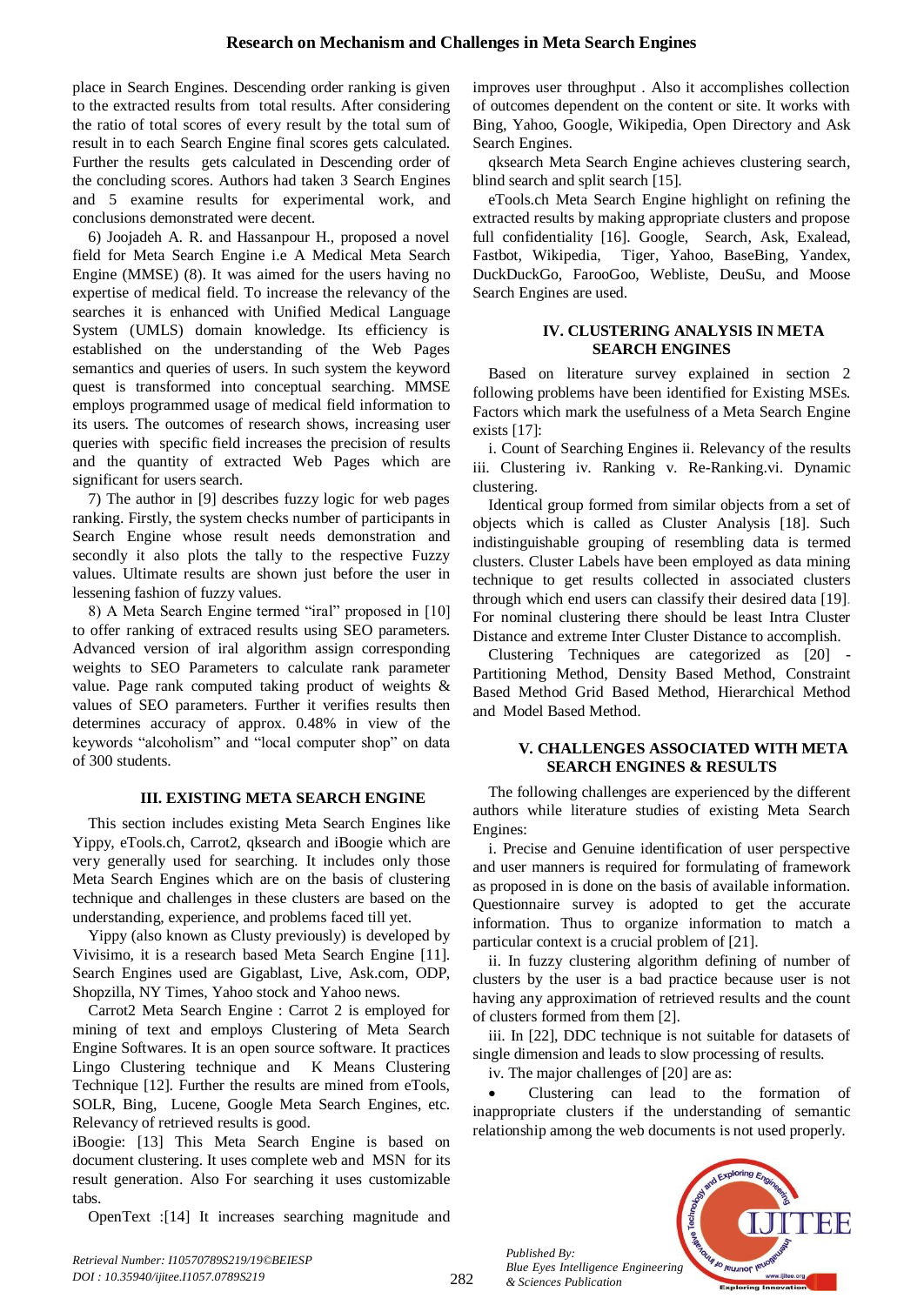To define the number of clusters System is dependent on the user which creates problem as user is not aware of clusters to be formed to include all the searcr results.

• The proposed method digs out terms from Title Tags, URL, and Meta Tags to put together the results into clusters. It may not cover the entire keywords essential to explain a web page entirely.

• The proposed algorithm used stemming in its steps which usually leads to the creation of insignificant words.

v. Group clustering stage in [23] leads overlapping of groups in a cluster which affects the uniqueness of a cluster.

vi. Topic generation module in [24] consider that starting and finishing keywords are more important than the information available in core of any document but it is not always true. Moreover, it does not support Ontology and web 2.0.

vii. Though ITSE in [25] there is improvement in the exactness of the clusters formed, but in comparison to other search engines it is taking more time means it is not efficient for high dimensional data sets.

viii. Extraction method in [25] finds appropriate documents depending on the retrieval of URLs. It may not include all the appropriate documents as per user requirements. Also it does not satisfy the uniqueness and accord of clusters.

ix. Overlapping of clusters generated by [11] means web page availability in more than one cluster. It affects the uniqueness of a cluster. Further ranking of clusters has not been done efficiently which leads to low relevancy of results and contains too several sponsored Web Pages.

x. A search result in [11] present in multiple cluster leads to increased redundancy.

xi. Literature [12] describes overlapping clusters which results in low relevancy of results.

xii. A cluster created by [13] containing multiple documents makes it less memory efficient. Also such clusters lack in relevancy of results. Therefore, [27] fails to create high class and clean clusters.

xiii. The major issue of [14] is that it displays the same message "Our server could not serve your request. Please try again later." for every query keyword. It is wastage of search time.

xiv. A cluster containing the similar web page more than once causes the creation of superfluous and unrelated results by [15]. Also labels of some clusters are not self-descriptive.

# **VI. CONCLUSION**

Meta Search Engines employed to deal enormous data or domain specific data. It is very complex to build a Meta Search Engine demonstrating entirely effective outcomes. The key objective stays to reduce clustering concerns & identify problem areas which provide possible results to improvise clustering. Efficient Meta Search Engine based on clustering can be developed to show results better than existing ones. The above challenges representing the research gaps that can be classified into Presentation of results, Relevancy of results and Linking issues which can form the basis of future research.

### **REFERENCES**

- Kumar N., Nath R., "A Meta Search Engine Approach for Organizing Web Search Results using Ranking and Clustering", International Journal of Computer (IJC), ISSN 2307-4531.
- *2.* Portmann E., "Weblog Extraction with Fuzzy Classification Methods," in Second International Conference on the Applications of Digital Information and Web Technologies, pp. 411-416, ISSN: 978-1-4244- 4457-1, 2009. DOI:10.1109/ICADIWT.2009.5273930.
- 3. Akritidis L., Katsaros D. and Bozanis P., "Effective Ranking Fusion Methods for Personalized Meta Search Engines", DOI: 10.1109/PCI.2008.31.
- Raghuvashi K.P., "Empirical Study on the Meta- Search" Engine Optimization Technique Based on Keyword: A Review" in "IBMRD's Journal of Management and Research, Print ISSN: 2277-7830, Online ISSN: 2348- 5922, Volume-3, Issue-2, September 2014 pp 51-56
- 5. Vijaya P., Raju G., Ray S.K., "S-MSE: Asemantic Meta search engine using semantic similarity and reputation measure" in "Journal of Theoretical and Applied Information Technology" 2014/03/01 222- 230
- 6. Joojadeh A. R. and Hassanpour H., " MMSE: Design & Implementation of a Medical Meta Search Engine" ,in International Journal of Machine Learning and Computing, Vol. 2, No. 4, August 2012, pp 453-457
- 7. Alloui T., Boussebough I., Chaoui A., Nouar A. Z. and Chettah M. C., "Usearch: A Meta Search Engine based on a New Result Merging Strategy", In 7th International Joint Conference on Knowledge Discovery, Knowledge Engineering and Knowledge Management (IC3K), 2015 URL: http://ieeexplore.ieee.org/document/7526966/.
- 8. Patel B., Shah D. and Patel J., "Fuzzy logic implementation for ranking of search results in metasearch engine", at Patel et al., International Journal of Advanced Engineering Research and Studies, E-ISSN2249–8974, Int. J. Adv. Engg. Res. Studies/III/IV/July- Sept., 2014.
- 9. Manral J., Hossain M. A., "An Innovative Approach for online Meta Search Engine Optimization", In 6th Conference on Software, Knowledge, Information Management and Applications, Chengdu, China, URL:https://arxiv.org/abs/1509.08396, September 9-11
- 2012.<br>10. The yippy website [Online]. Available: <http://www.yippy.com/> , Last Accessed 23 January 2018 at 21:29(IST).
- 11. The carrot2 website [Online]. Available: <http://search.carrot2.org/stable/search> , Last Accessed 21 January 2018 at 22:17(IST).
- 12. The iboogie website [Online]. Available: <http://www.iboogie.com/> , Last Accessed 22 January 2018 at 19:12(IST).
- 13. The opentext website [Online]. Available: <http://www.opentext.com/> , Last Accessed 23 January 2018 at 21:18(IST).
- 14. The qksearch website [Online]. Available: <http://qksearch.com/> , Last Accessed 23 January 2018 at 21:16(IST).
- 15. The etools website [Online]. Available: <https://www.etools.ch/> , Last Accessed 23 January 2018 at 21:21(IST).
- 16. Ball S. and Nath R., "To Evaluate the Performance of Meta Search Engines: A Comparative Study," Journal of Technology and Engineering Sciences, vol.1, issue1, pp.70-78, 2009.



*Published By:*

*& Sciences Publication*